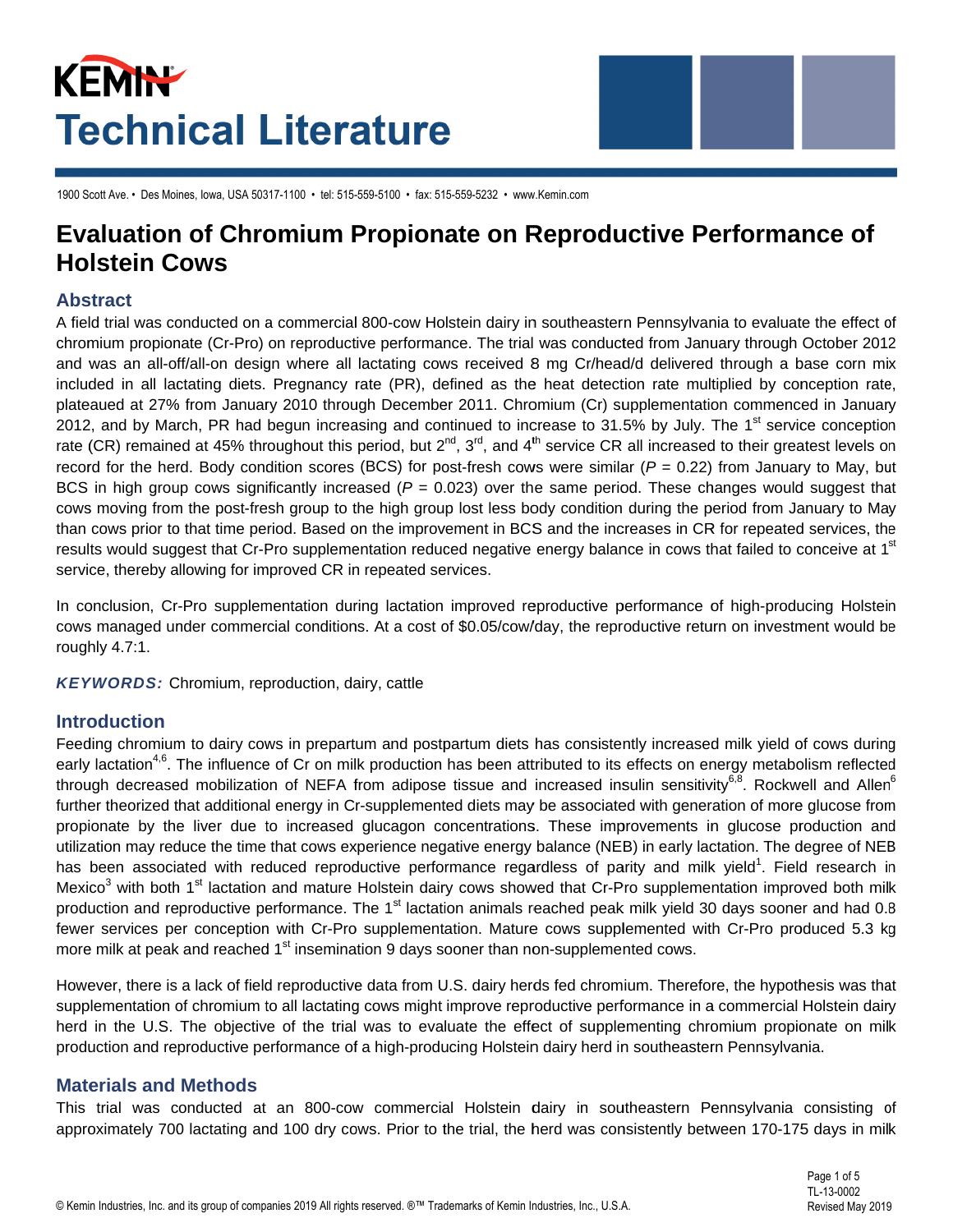

(DIM) and shipping between 85 - 90 lbs. of milk per cow per day. Veterinary services, including reproductive programs and nutritional services, were provided by the University of Pennsylvania Veterinary School Field Service. The trial ran from January 2012 through October 2012, and the dairy had never been fed supplemental Cr prior to the initiation of the trial. The trial was an all-off/all-on design with a minimum 6 month all-on period to generate sufficient insemination data to evaluate the effectiveness of the treatment. All lactating cows received 8 mg Cr/head/d delivered through a base corn mix included in all lactating diets. Diets were formulated to meet NRC 2001 nutrient requirements using CPM formulation software<sup>5</sup>. Reproductive performance records had been collected on the herd since October 2006, which served as baseline data against which to compare the reproductive performance of the herd during the all-on period.

Daily milk weights from the parlor and reproductive data were monitored by the herdsperson and incorporated into Dairy Herd Improvement Association (DHIA) records. Body condition scores were determined in January 2012 prior to Cr-Pro supplementation and again in May 2012 after 5 months of Cr-Pro supplementation by two independent scorers. Where appropriate, milk yield, milk components, reproductive performance, and BCS data were statistically analyzed using MIXED procedures of SAS<sup>7</sup>. Significance was determined at  $P < 0.05$  and tendency at 0.05  $< P < 0.10$ .

#### **Results and Discussion**

Supplementation of Cr-Pro began after the January 17, 2012 test date, but there was no change in peak milk until after the 4<sup>th</sup> month of supplementation (Table 1). The delay in the effect was partially due to method by which DHIA determines peak. The DHIA definition for peak is: "A cow's highest daily milk production within a lactation for a test day prior to 150 days in milk. Peak is determined after a cow reaches 100 days in milk and is updated until the cow reaches 150 days in milk"<sup>2</sup>. Therefore, the impact of Cr-Pro supplementation on peak milk yield records would be lessened until the test date a minimum of 100 days after initiation of supplementation when all cows would be eligible. A one Ib increase in peak milk equates to approximately 225 - 250 extra lbs. of milk for the lactation.

|                  |             |                           |                           | Peak Milk <sup>2</sup>    |                             |
|------------------|-------------|---------------------------|---------------------------|---------------------------|-----------------------------|
| <b>Test date</b> | <b>Milk</b> | 150-Day Milk <sup>1</sup> | 1 <sup>st</sup> Lactation | 2 <sup>nd</sup> Lactation | 3 <sup>rd</sup> + Lactation |
|                  |             |                           | Ibs. per cow              |                           |                             |
| 1/17/2012        | 87.2        | 92.3                      | 90                        | 118                       | 124                         |
| 2/21/2012        | 91.2        | 95.7                      | 91                        | 118                       | 123                         |
| 3/20/2012        | 92.6        | 96.9                      | 91                        | 117                       | 122                         |
| 4/17/2012        | 91.6        | 96.7                      | 91                        | 118                       | 123                         |
| 5/17/2012        | 92.0        | 98.9                      | 91                        | 118                       | 124                         |
| 6/14/2012        | 88.7        | 96.6                      | 92                        | 119                       | 125                         |
| 7/19/2012        | 83.4        | 91.7                      | 94                        | 120                       | 127                         |
| 8/21/2012        | 80.8        | 89.3                      | 93                        | 122                       | 128                         |
| 9/18/2012        | 82.7        | 90.8                      | 92                        | 122                       | 129                         |
| 10/22/2012       | 87.1        | 94.3                      | 90                        | 122                       | 129                         |

#### Table 1. Test day average milk, standardized 150-day milk, and peak milk by lactation group by test date

 $\mathrm{^{1}E}$ xpected production per day at 150 days in milk

<sup>2</sup>A cow's highest daily milk production within a lactation for a test day prior to 150 days in milk. Peak is determined after a cow reaches 100 days in milk and is updated until the cow reaches 150 days in milk

The baseline reproductive status, as defined by pregnancy rate (PR), plateaued at 27% from January 2010 through December 2011 (Figure 1). Chromium supplementation commenced in January 2012, and by March, PR had begun increasing and continued to increase to 31.5% by July (Figure 1). During the same period, Cr-Pro supplementation increased the overall CR from roughly 36% to 42%, where it remained for the duration of the study (Figure 1).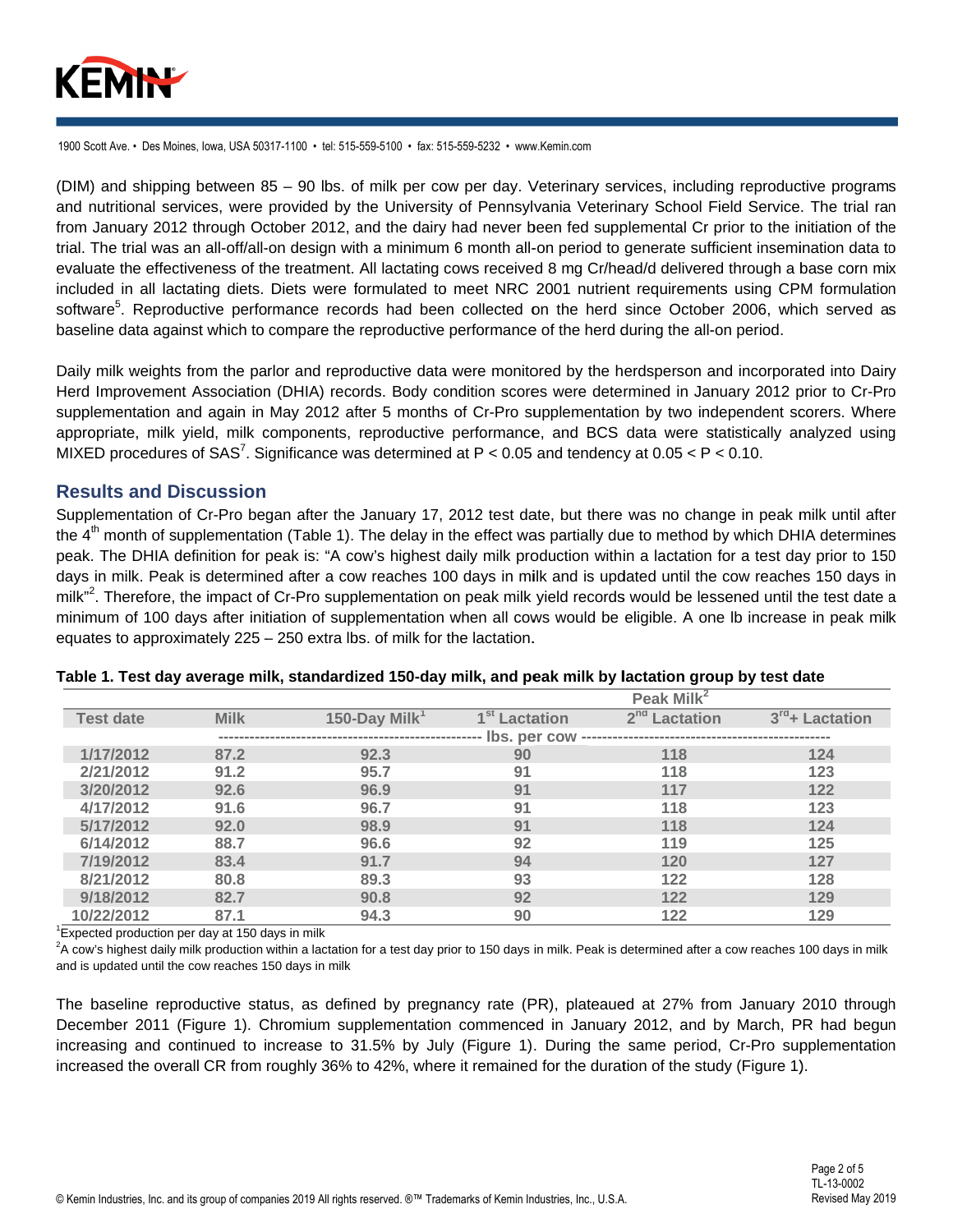



Figure 1. Pregnancy and conception rates with heat detection rates from October 2006 through October 2012

Conception rates for the 1<sup>st</sup> insemination CR increased from approximately 40% in the fall of 2009 to a plateau of 45% in November 2011. Conception rates for 2<sup>nd</sup>, 3<sup>rd</sup>, and 4<sup>th</sup> inseminations varied widely over the same period. After initiation of Cr-Pro supplementation, the 1<sup>st</sup> service CR remained at 45% throughout this period, but the 2<sup>nd</sup>, 3<sup>rd</sup>, and 4<sup>th</sup> insemination CR all increased to their greatest levels on record for the study herd.



Figure 2. Conception rates for 1<sup>st</sup>, 2<sup>nd</sup>, 3<sup>rd</sup> and 4<sup>th</sup> inseminations from September 2009 through October 2012

The distribution of BCS for transition cows did not change ( $P = 0.22$ ) over five months of Cr-Pro supplementation. Transition cows in the study herd were defined as 1<sup>st</sup> calf heifers and mature cows from -21 d prepartum to 14 d postpartum. The High group contained only mature cows from 14 to 150 days in milk (DIM). The distribution of BCS for High group cows did significantly change ( $P = 0.023$ ) over the same five month period of Cr-Pro supplementation. The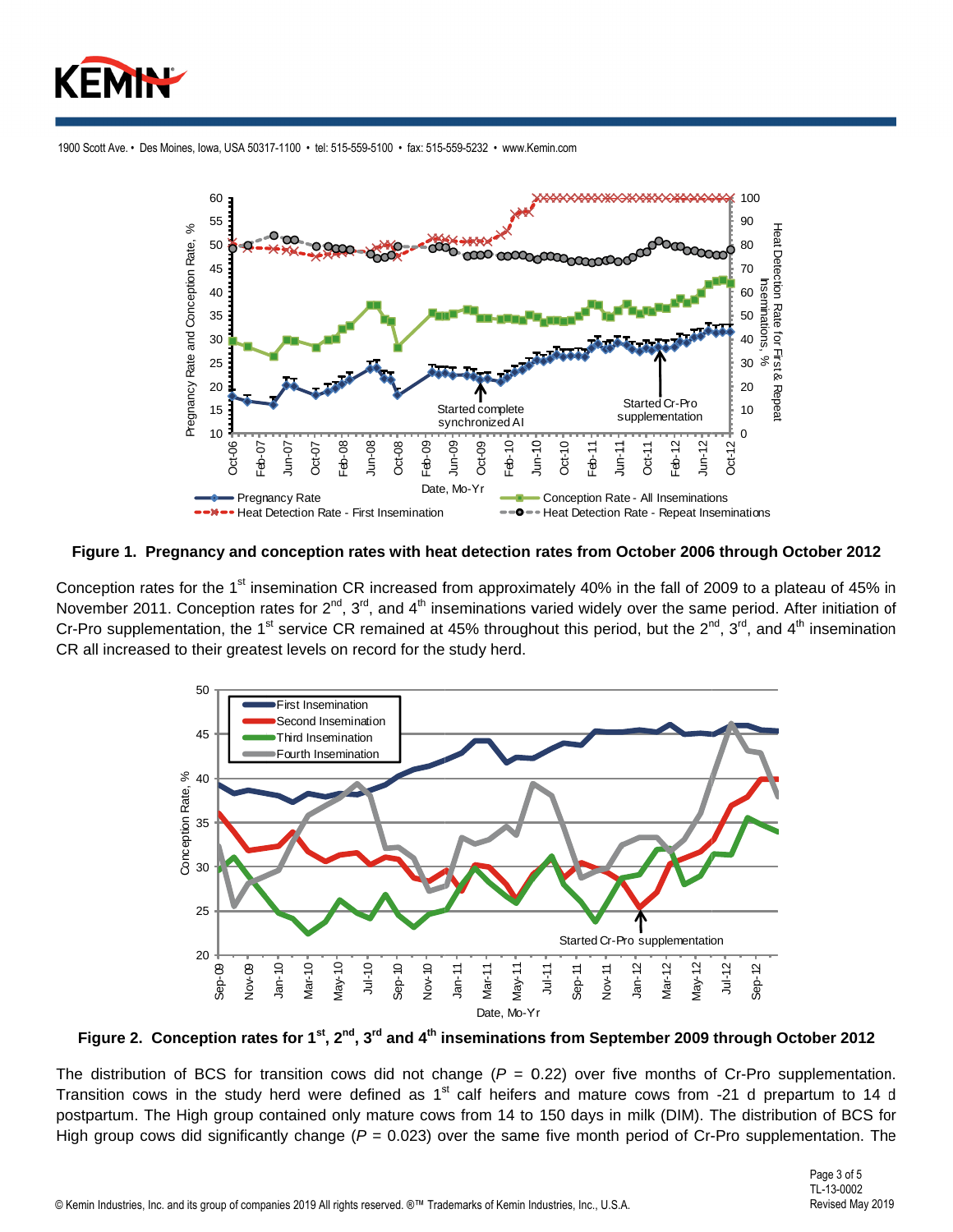

mean BCS for the High group increased from 2.5 to 2.8, suggesting that cows moving from the post-fresh group to the high group lost less body condition during the period from January to May than cows prior to that time period.

|                 |  | Table 2.  Body condition score of transition and high group cows prior to and after five months of Cr-Pro |  |  |  |
|-----------------|--|-----------------------------------------------------------------------------------------------------------|--|--|--|
| supplementation |  |                                                                                                           |  |  |  |
|                 |  |                                                                                                           |  |  |  |

|                       |               | Transition Cows', # |               | High Group Cows <sup>-</sup> , # |               |              |  |
|-----------------------|---------------|---------------------|---------------|----------------------------------|---------------|--------------|--|
| <b>Body condition</b> | January       | May                 | <b>Total</b>  | January                          | <b>May</b>    | <b>Total</b> |  |
| score                 |               |                     |               |                                  |               |              |  |
| 2                     |               |                     |               | 6                                | 4             | 10           |  |
| 2.25                  |               |                     |               |                                  | $\bf{0}$      |              |  |
| 2.5                   |               |                     |               | 13                               |               | 20           |  |
| 2.75                  | $\mathbf 1$   | $0.5^3$             | 1.5           | 9                                | 16            | 25           |  |
| 3.0                   | 1             | 0.5                 | 1.5           | 3                                | 17            | 20           |  |
| 3.25                  | 10            |                     | 11            |                                  | 6             |              |  |
| 3.5                   | 21            | 21                  | 42            | 0                                |               | 4            |  |
| 3.75                  | 9             | $6\phantom{1}$      | 15            |                                  |               |              |  |
| 4.0                   | 0.5           |                     | 1.5           |                                  |               |              |  |
| <b>Total</b>          | 42.5          | 30                  | 72.5          | 33                               | 51            | 84           |  |
|                       |               |                     |               |                                  |               |              |  |
| <b>Chi-Square</b>     | $X^2 = 6.5$   | $P = 0.22$          |               | $X^2$ = 14.71                    | $P = 0.023$   |              |  |
|                       |               |                     |               |                                  |               |              |  |
| Mean BCS ±SD          | $3.5 \pm 0.2$ | $3.5 \pm 0.2$       | $3.5 \pm 0.2$ | $2.5 + 0.3$                      | $2.8 \pm 0.3$ | $2.7 + 0.4$  |  |

<sup>1</sup>Cows in close-up and post-fresh pens. Close-up pen houses mature cows and 1<sup>st</sup> calf heifers from 3 wks prior to anticipated calving date to calving. Post-fresh pen houses mature cows and 1<sup>st</sup> calf heifers from calving to approximately 14 days in milk (DIM).

 ${}^{2}$ Cows in high group pens. High group pens house mature cows from approximately 14 to 150 DIM.

 ${}^{3}$ Empty cells were populated with 0.5 cows to ensure data continuity for statistical analysis.

In the current trial, peak milk for all lactation groups increased over the duration of the study with the greatest increase occurring for the 3<sup>rd</sup> and greater lactation cows (+ 7 lbs.). A one lb increase in peak milk equates to 225 – 250 more lbs. of milk for the lactation. The change for the  $3^{rd}$  and greater lactation cows during this trial represents roughly 1,575 – 1,750 Ibs. more milk per lactation. Research in Mexico<sup>3</sup> reported a significant 10.6 lbs. increase in peak milk for mature cows supplemented with Cr-Pro.

The increase in PR associated with Cr-Pro in the trial herd was driven directly by increased CR. The effect came from increased CR in the  $2^{nd}$ ,  $3^{rd}$ , and  $4^{th}$  inseminations. At the same time that the repeat insemination CR increased, the BCS of the high group cows significantly increased while the BCS of the transition cows remained unchanged. This change would suggest that the cows in early lactation regained body condition sooner when supplemented with Cr-Pro, which would suggest that these cows came out of NEB sooner. Low CR is often associated with issues of NEB<sup>1</sup>. Therefore, if Cr-Pro supplementation improves energy utilization, the cows in the trial herd were less severely impacted by NEB in early lactation and were more fertile under the timed AI program. With milk prices at \$18.00 to \$20.00 per CWT, replacement heifer value at \$1,400, and cull cow value at \$500, the increase in PR from 28 to 31.5% with the supplementation of Cr-Pro could result in \$85/cow/year or \$68,000 for a herd of 800 cows. At a cost of \$0.05/head/day, the reproductive return on investment based on the current trial would be roughly 4.7:1. From a performance standpoint, a customer who invests in supplementing chromium propionate to their lactating herd may feel confident in the decision.

#### **References**

- 1. Butler, W. R. and R. D. Smith. 1989. Interrelationships between energy balance and postpartum reproductive function in dairy cattle. J. Dairy Sci. 72:767-783.
- 2. DHIA. 2011. DHI Glossary. Dairy Records Management System, Raleigh, NC.
- 3. Lavín-Garza, B., A. Garza, M. Daccarett, F. R. Valdez, C. A. Meza-Herrera, and R. Rodríguez-Martínez. 2007.